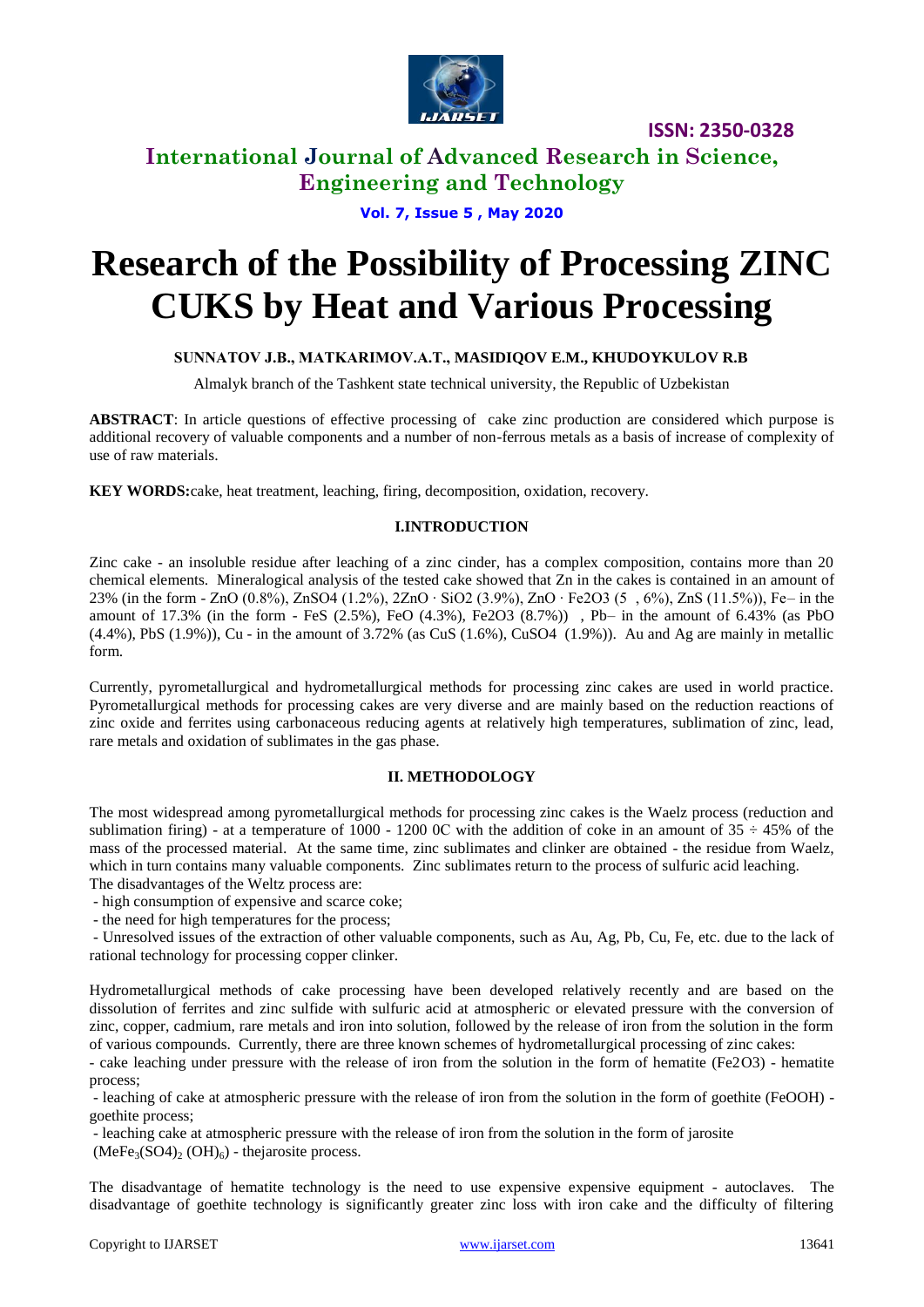

### **ISSN: 2350-0328**

# **International Journal of Advanced Research in Science, Engineering and Technology**

### **Vol. 7, Issue 5 , May 2020**

goethite cake. A disadvantage of the jarosite technology is the deterioration of the cleaning of solutions from impurities, and also the solutions must be additionally cleaned of residual iron.

In this regard, studies were carried out on the possibility of processing zinc cakes by the method of heat treatment with subsequent sulfuric acid leaching of the cinder. Thermo-steam treatment contributes to the transition of insoluble aqueous solutions of metal compounds into a water-soluble form.

The cinder was leached with a sulfuric acid solution. The use of sulfuric acid is technologically and economically feasible, since this produces a solution of zinc sulfate, which can be introduced into the main cycle of the zinc plant. In the laboratory, studies have been conducted on the influence of various factors (temperature, acid concentration, leaching time, pulp density, etc.) on the degree of metal extraction into the solution.

The degree of extraction of zinc and other metals during cinder leaching (S:L = 1:5) at  $600^{\circ}$ C is in a certain dependence on the concentration of sulfuric acid (Fig. 1).

As can be seen from the results of experiments with increasing concentration of sulfuric acid in solution (up to 150 g/ l), the solubility of the components of the cinder increases linearly. An increase in the concentration of sulfuric acid over 150  $g/1$  does not give a significant increase in the degree of conversion of zinc into solution, while the transition of impurities into solution (especially iron) begins to increase. To leach thermocouple zinc cakes with sulfuric acid, a sulfuric acid concentration of not higher than 150 g  $/1$  is recommended; this can also control the degree of dissolution of the accompanying minerals.



Fig. 1.The dependence of the degree of extraction of metals in solution from the concentration of acid.

A study of the effect of the duration of the process on the leaching of zinc from the product with a sulfuric acid solution with a concentration of 150 g  $/1$  shows that in the initial period (up to 60 min) the transition of zinc to the solution proceeds very intensively, and after 120 min the dynamic equilibrium of the leaching process is established (Fig. 2) .



Leachingtime, hour

Fig. 2.Dependence of the degree of extraction of metals into the solution on the duration of leaching.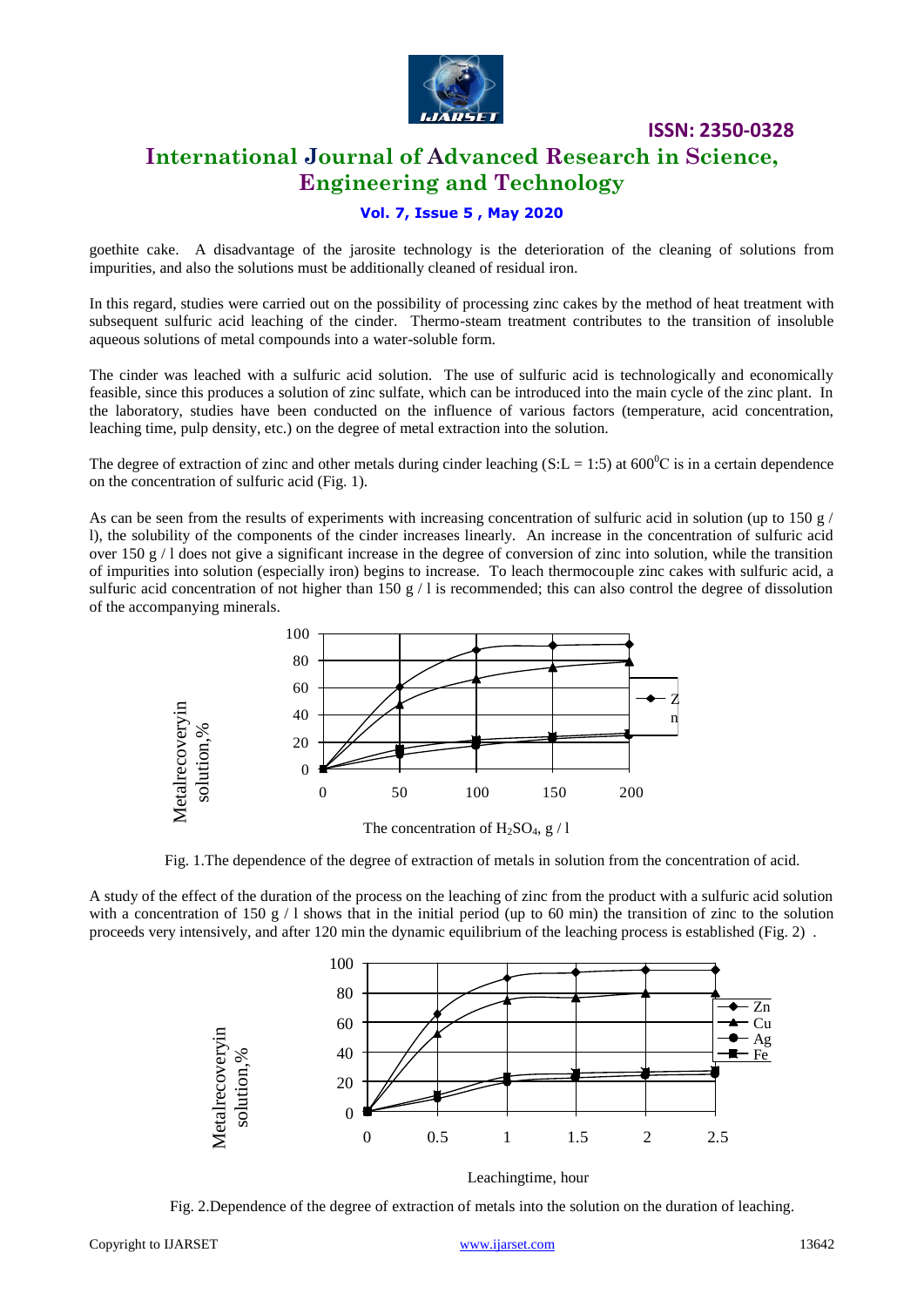

# **International Journal of Advanced Research in Science, Engineering and Technology**

**ISSN: 2350-0328**

### **Vol. 7, Issue 5 , May 2020**

An increase in the duration of contact between the sulfuric acid solution and the cinder can lead to an increase in the content of impurities in the solution. When leaching cinder with sulfuric acid, the oxidized minerals of zinc and copper are primarily reacted. The minerals of iron and silver interact slowly with sulfuric acid. Therefore, in order to achieve maximum zinc recovery with a minimum transition of impurities into the solution, the leaching time can be chosen 2 hours.

The speed of the vast majority of chemical reactions, as well as diffusion increase with temperature. With increasing temperature, a rather slow increase in the concentration of zinc in the solution is observed. However, starting from 400 ° C with an increase in the duration of the process, a more intensive increase in the degree of extraction of zinc and copper occurs. This is explained by the fact that, at elevated temperatures, ZnSO4 is formed more rapidly. It should be expected that with increasing temperature in the future, the dissolution rate will increase. But at the same time, it should be borne in mind that an increase in temperature slightly affects the dissolution of the useful component (zinc), while the transition to the solution of impurities increases significantly. An increase in temperature of more than 800  $\degree$ C does not significantly affect the leaching of zinc, but greatly increases the transition to the solution of impurities. The necessary hydrodynamic regime to achieve uniform pulp density is ensured by a mechanical mixing device.

#### **III. EXPERIMENTAL RESULTS**

Thus, the following optimal leaching conditions for thermocouple-treated zinc cake were established: concentration of sulfuric acid 125-150 g / l, temperature 75-800C, duration 2 hours. Under these conditions, the degree of zinc extraction into the solution is 85-95% and iron is 28.1%, and the cake yield is 58-60% of the cinder weight. The results of the study indicate the possibility of effective processing of zinc cakes with subsequent sulfuric acid leaching.

#### **REFERENCES**

[1] Kholiqulov D.B., Yakubov M.M., Guro V.P., Rasulova S.N. An efficient way to process zinc cake. Uzbek Chemical Journal, 20 18, №. 4, p. 23- 27.

[2] Mitrafanov S.I. The study of minerals for enrichment. - M .: Gosgortekhizdat, 1962.-394 p.

[3] Leonov S.L., Belkova O. The study of minerals for enrichment. - M .: Intermet Engineering, 2001. -491 p.

[4] Krestovnikov A.N., Vladimirov A.P., Gulyanitsky B.S. Fisher A.Ya. Handbook of calculations of equilibria of metallurgical reactions.M .; Metallurgizdat, 1963. -416 p.

[5] Kapustsky A.P. Thermodynamics Chemical reactions and its application in inorganic technology. M.; Tsvetmetizdat, 1986.p. 12.

[6] Vladimirov, L.P. Thermodynamic calculations of metallurgical reaction equilibrium. M .; Metallurgy. 1 970.528 p.

[7] Кholiqulov D.B., Samadov A.U., Boltaev O.N., Akhtamov F.E. The results of laboratory research processing of zinc cake zinc plant JSC "Almalyk MMC". European science review, Premier Publishing s.r.o. Vienna.2018. #11-12. - Pp. 96-99